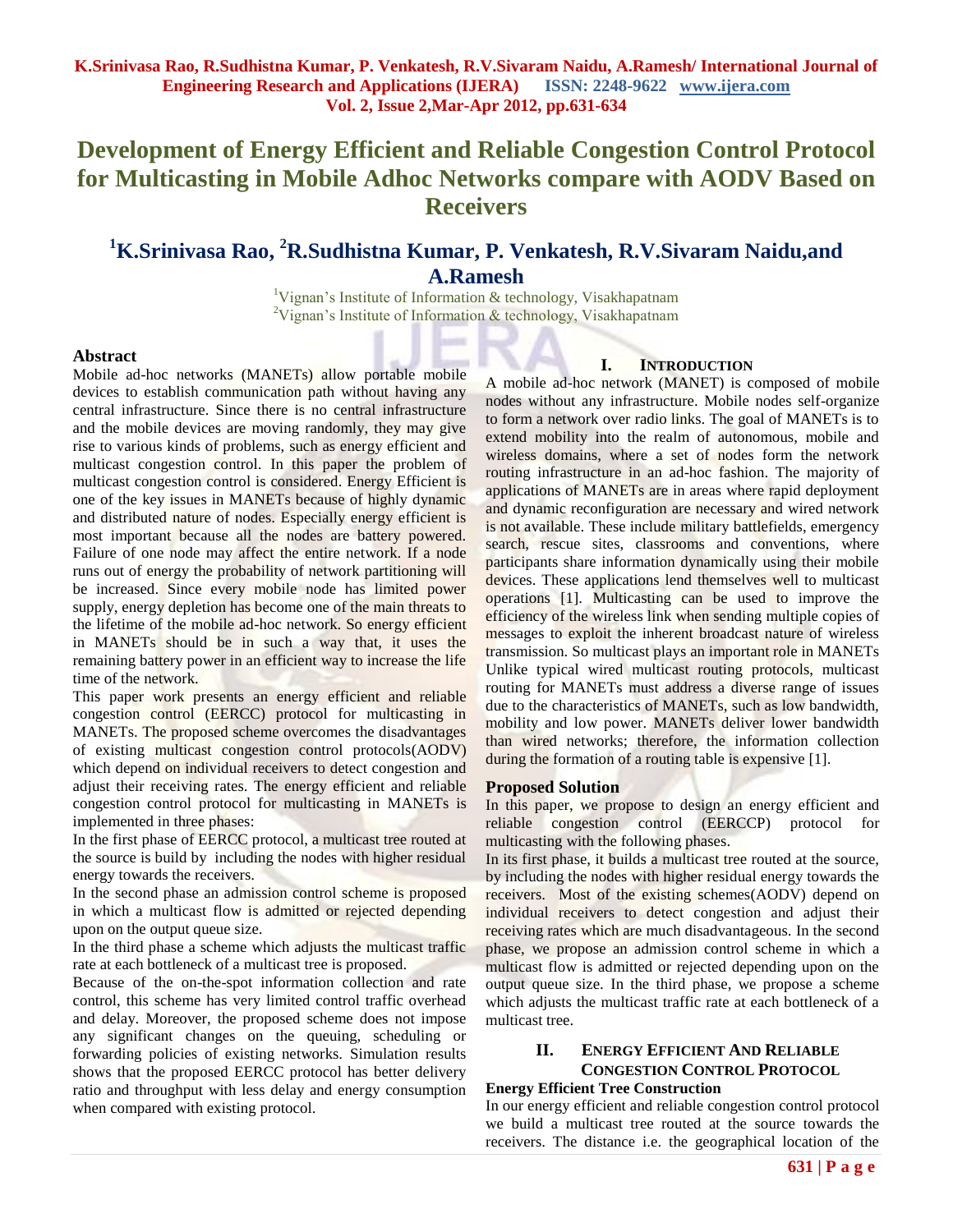## **K.Srinivasa Rao, R.Sudhistna Kumar, P. Venkatesh, R.V.Sivaram Naidu, A.Ramesh/ International Journal of Engineering Research and Applications (IJERA) ISSN: 2248-9622 www.ijera.com Vol. 2, Issue 2,Mar-Apr 2012, pp.631-634**

nodes is assumed. Their residual energy is measured. The nodes are sorted based on its location from the source and arranged in a sequence order. A threshold value Q is set and the nodes which are less than  $Q(n< Q)$  are unicast from the source and the nodes which are greater than  $Q(n>Q)$  are multicast. In case of multicasting the node which has the minimum energy per corresponding receiver is set as the relay node. The relay node then forwards the packets from the source to the corresponding receivers.

#### **Calculating Residual Energy of a Node**

Consider a network with multicast groups G1, G2……………Gx. Each group {Gi} consists of N nodes. Every node in the MANET calculates its remaining energy periodically. The nodes may operate in either transmission or reception mode. Let  ${E_1, E_2, \ldots, E_n}$  are the residual energies of the nodes measured by the following method.

The power consumed for transmitting a packet is given by the Eq  $(1)$ 

Consumed energy =  $TP*$  t (1)

Where TP is the transmitting power and t is transmission time. The power consumed for receiving a packet is given by  $Eq(2)$ 

Consumed energy =  $RP * t$  (2)

Where RP is the reception power and t is the reception time. The value t can be calculated as

 $t=Ds/Dr$  (3)

Ds is Data size and Dr is Data rate

Hence, the residual energy (E) of each node can be calculated using Eq  $(1)$  or Eq  $(2)$  and Eq  $(3)$ 

 $E =$  Current energy – Consumed energy

#### **Algorithm**

1. Consider a group  $Gj = \{N_1, N_2, \ldots, N_n\}$ 

- 2.Measure the distance d of each node from source d  $(S, Ni)$  where  $i=1,2,\ldots,m$
- 3. Sort the nodes  $N_i$  in ascending order of d.
- 4.Create the partitions X1 and X2 of the nodes Ni such that  $X1 = \{N_1, \ldots, N_Q\}$

 $X2 = \{N_{0+1}, \ldots, N_n\}$ 

Where Q is the distance threshold.

- 5. Source unicast the packets to X1
- 6. In X2 find a relay node  $N_r$  which has max  $(E_i)$
- 7. Then S unicast the packets to  $N_r$  which in turn multicast the packets to the rest of the nodes in X2.



Figure 1: Energy efficient tree construction

Source S unicast the packets to nodes  $N_1$ ,  $N_2$ ,  $N_3$ ,  $N_4$  and  $N_5$ .  $N_5$ is the relay node.  $N_5$  multicast the packets to the rest of the nodes  $N_6$ ……..  $N_{11}$ .

#### **Multicast Admission Control**

Most of the existing schemes depend on individual receivers to detect congestion and adjust their receiving rates which are much disadvantageous. We propose a scheme which adjusts the multicast traffic rate at each bottleneck of a multicast tree. Each node estimates its current traffic load and arrival rate. Based on its traffic load, it estimates the receiving rate. If the receiving rate is less than the arrival rate, it adaptively adjusts its receiving rate.

In order to adjust the total number of multicast flows which traverse a bottleneck, the following procedure is used. In our proposed scheme, based on the link's output queue state, multicast flows at a bottleneck can be blocked or released. Let the number of packets in the queue is N. Let QT1 and QT2  $(QT1 < QT2)$  are two thresholds for the queue size. Then the flow is released or blocked based on the following conditions.

If  $N \leq QT1$ , then the multicast flow is released.

If  $N > QT2$ , then the multicast flow is **blocked**.

In most of the existing schemes, in order to detect congestion and for adjusting the receiving rate they depend on the individual receivers. In our proposed scheme multicast traffic rate is adjusted at each bottleneck of a multicast tree. Whenever congestion happens or about to, then the multicast sessions which traverse the branch are blocked. Thus the packets are stopped from entering the branch. The blocked flows are released to traverse the branch when the branch is lightly utilized.

#### **Multicast Traffic Rate Adjustment**

When the available bandwidth is less than the required bandwidth or the queue size is less than a minimum threshold value, it indicates the possibility of congestion or packet loss. The behaviour of the multicast session is expressed as

| $R(t+1) = {R(t) - g}$ | R(t) > B       |
|-----------------------|----------------|
| $R(t) + g$            | R (t) $\leq$ B |
| R(t)                  | otherwise }    |

Here R (t) denotes the instantaneous rate of the multicast session at time t.

B is the bottleneck bandwidth.

When  $R(t) > B$  then the network is congested and the multicast session decreases its rate by a step g.

If R  $(t)$   $\leq$  B then the network is not congested and the multicast session increases its rate by a step g.

The proposed scheme overcomes most of the disadvantages of existing schemes:

1. Link errors cannot cause the proposed scheme to wrongly block a layer, because instead of the loss information at receivers, the queue state at a bottleneck is used as the metric to adjust the multicast traffic rate at the bottleneck.

2. Link access delay caused by competition in MANETs cannot hinder the rate adjustment in this scheme, because, it blocks multicast layers right at each bottleneck of a multicast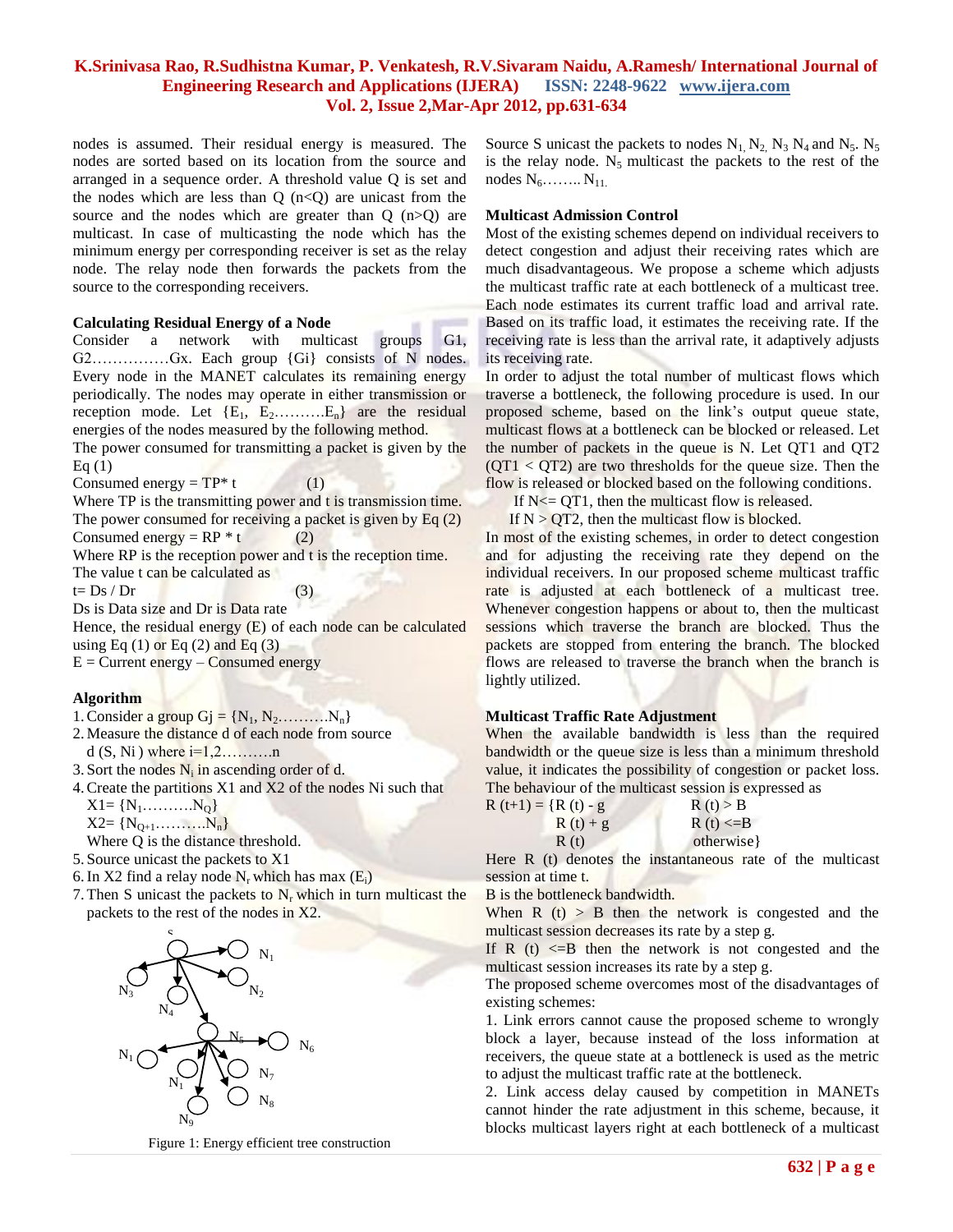## **K.Srinivasa Rao, R.Sudhistna Kumar, P. Venkatesh, R.V.Sivaram Naidu, A.Ramesh/ International Journal of Engineering Research and Applications (IJERA) ISSN: 2248-9622 www.ijera.com Vol. 2, Issue 2,Mar-Apr 2012, pp.631-634**

tree instead of depending on receivers to request pruning to drop layers.

3. Because of the on-the-spot information collection and rate control this scheme has very limited control traffic overhead.

Moreover, the proposed scheme does not impose any significant changes on the queuing, scheduling or forwarding policies of existing networks.

## **III. SIMULATION RESULTS**

#### **Simulation Model and Parameters**

NS2 is used to simulate our proposed protocol. The channel capacity of mobile hosts is set to the same value: 2 Mbps. We use the distributed coordination function (DCF) of IEEE 802.11 for wireless LANs as the MAC layer protocol. It has the functionality to notify the network layer about link breakage. In this 50 mobile nodes move in a 1000 meter x 1000 meter region for 50 seconds simulation time. By assuming, each node moves independently with the same average speed. All nodes have the same transmission range of 250 meters. The minimal speed is 5 m/s and maximal speed is 5 m/s. The simulated traffic is Constant Bit Rate (CBR). Simulation settings and parameters are summarized in table 1

|  | <b>TABLE1: SIMULATION PARAMETERS</b> |  |
|--|--------------------------------------|--|
|--|--------------------------------------|--|

| No. of Nodes           | 40                      |
|------------------------|-------------------------|
| Area Size              | 500 X500                |
| Mac                    | 802.11                  |
| <b>Radio Range</b>     | 250m                    |
| <b>Simulation Time</b> | $30 \text{ sec}$        |
| <b>Traffic Source</b>  | <b>CBR</b>              |
| <b>Packet Size</b>     | 250,500,1000            |
| <b>Mobility Model</b>  | <b>Random Way Point</b> |
| Speed                  | 5m/s                    |
| Receivers              | 5,10,25                 |
| Pause time             | 5 <sub>s</sub>          |
| <b>Transmit Power</b>  | 0.660 w                 |
| <b>Receiving Power</b> | 0.395 w                 |
| <b>Idle Power</b>      | 0.335 w                 |
| Initial Energy         | $3.1$ J                 |

#### **4.3.1. Based On Receivers**

In this experiment, we vary the group size or the number of receivers per group as 5,10…..25.











Fig 4: Receivers Vs Energy